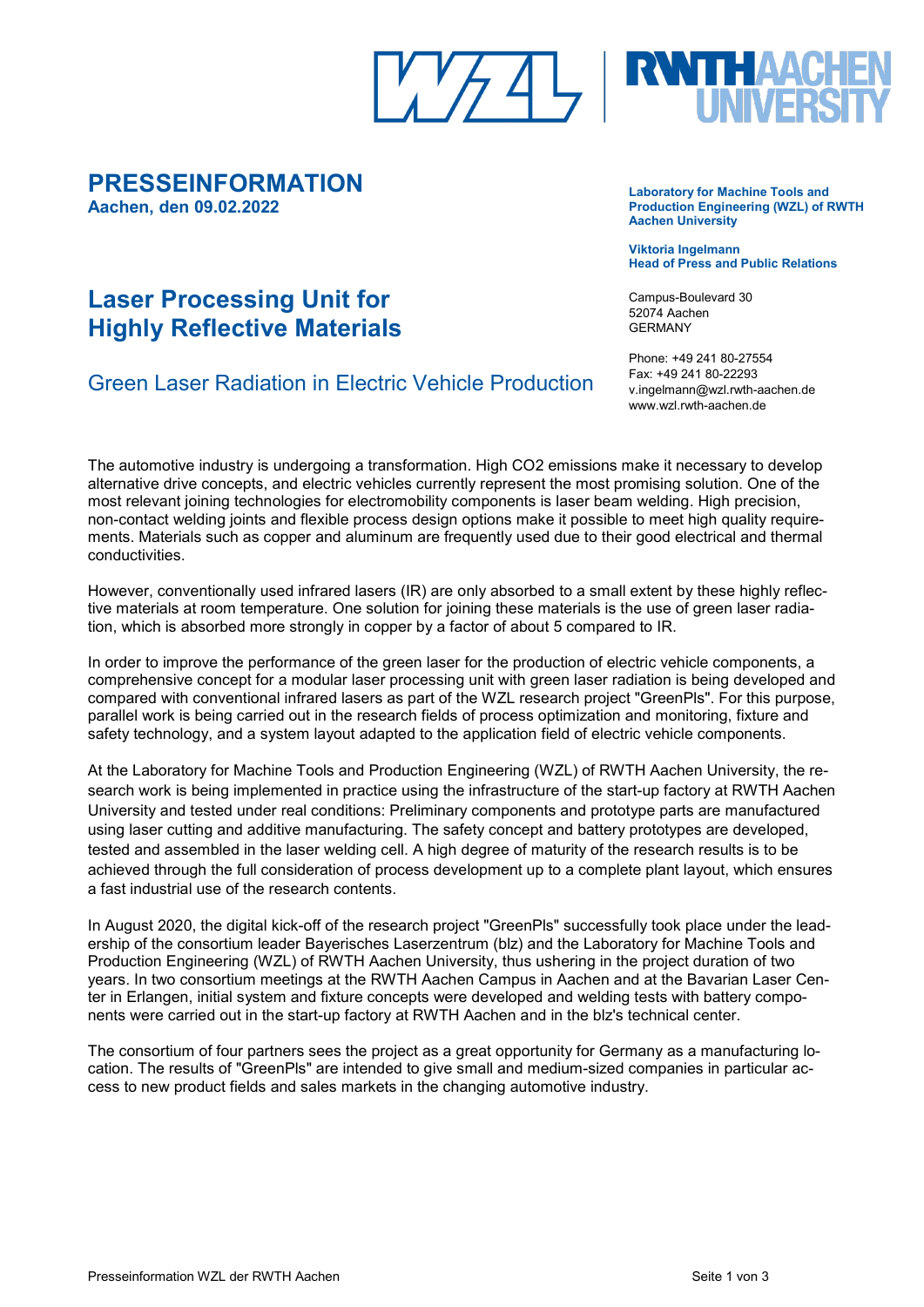

# **PRESSEINFORMATION**

**Aachen, den 09.02.2022**

#### **Projectpartner** "GreenPls"

- Bavarian Laser Center GmbH
- HAIMERL Lasertechnik GmbH
- HST H.Steinhardt GmbH
- Chair of Production Systems Engineering of the Laboratory for Machine Tools and Production Engineering (WZL) of RWTH Aachen University

#### **Photo**



© Cvecek,Kaufmann Blz 2021

#### **Contakt**

Christian Höltgen, M. Sc. Phone.: +49 01574427289 Mail: c.hoeltgen@wzl.rwth-aachen.de